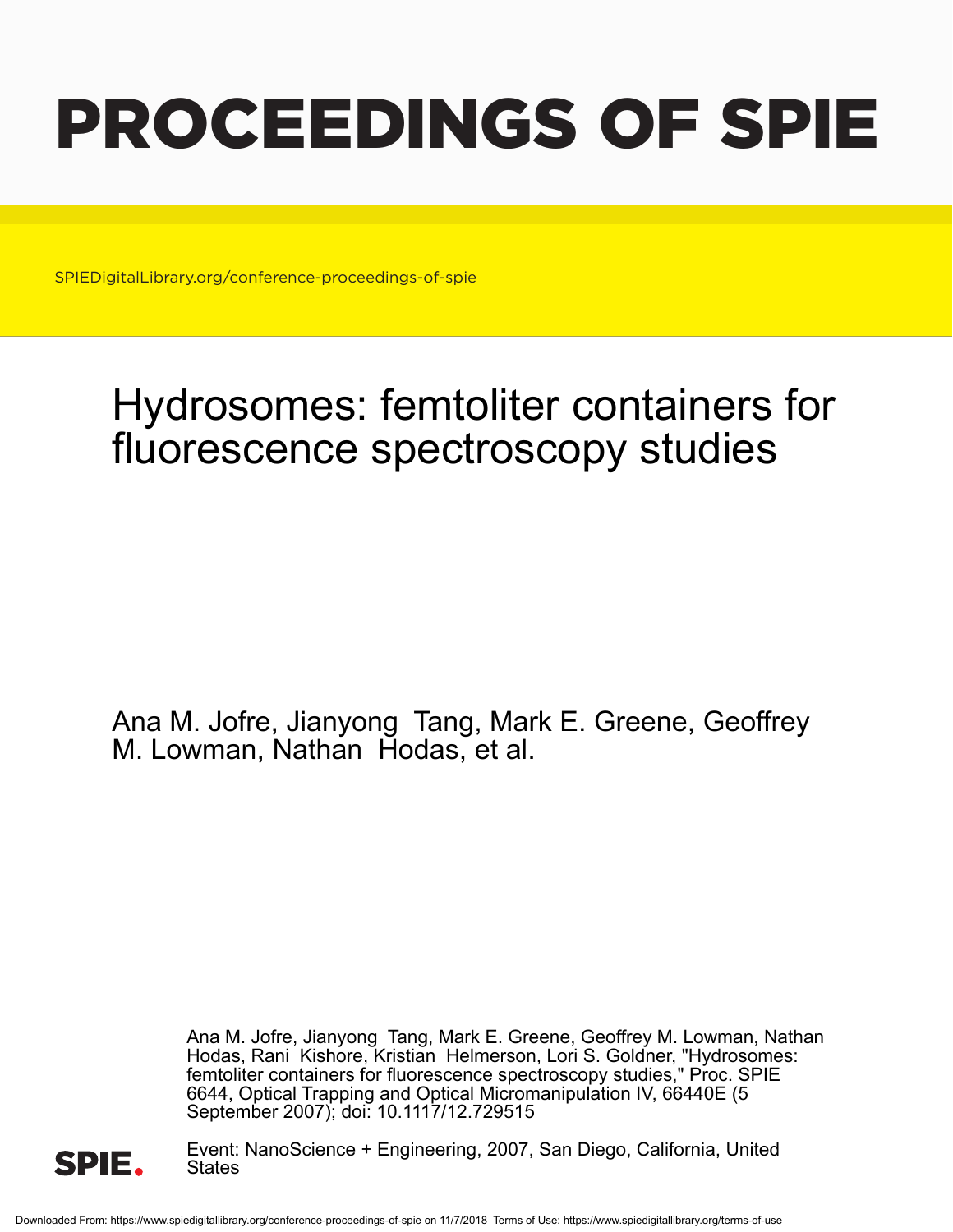### **Hydrosomes: Femtoliter Containers for Fluorescence Spectroscopy Studies**

Ana M. Jofre<sup>1</sup>, Jianyong Tang<sup>2</sup>, Mark E. Greene<sup>2</sup>, Geoffrey M. Lowman<sup>2</sup>, Nathan Hodas<sup>3</sup>, Rani Kishore<sup>1</sup>, Kristian Helmerson<sup>1</sup>, Lori S. Goldner<sup>2</sup>

<sup>1</sup> Atomic Physics Division, National Institute of Standards and Technology, Gaithersburg, MD *20899* 

*2 Optical Technology Division, National Institute of Standards and Technology, Gaithersburg, MD 20899* 

3 *Department of Physics, California Institute of Technology, Pasadena CA 91125* 

KEYWORDS: NANOCONTAINERS, NANODROPLETS, OPTICAL TRAPPING, SINGLE MOLECULE, ANISOTROPY, FLUORESCENCE SPECTROSCOPY, NANOCHEMISTRY, MICROREACTORS

#### **ABSTRACT**

We report on improvements and innovations in the use of hydrosomes to encapsulate and study single molecules. Hydrosomes are optically-trappable aqueous nanodroplets. The droplets are suspended in a fluorocarbon medium that is immiscible with water and has an index of refraction lower than water, so hydrosomes are stable and optically trapped by a focused laser beam (optical tweezers). Using optical tweezers, we hold the hydrosomes within a confocal observation volume and interrogate the encapsulated molecule by fluorescence excitation. This method allows for long observation times of a molecule without the need for surface immobilization or liposome encapsulation. We have developed a new way for creating hydrosomes on demand by inertially launching them into the fluorocarbon matrix using a piezo-activated micropipette. Time-resolved fluorescence anisotropy studies are carried out to characterize the effects of the hydrosome interface boundary on biological molecules and to determine whether molecules encapsulated within hydrosomes diffuse freely throughout the available volume. We measured the fluorescence anisotropy decay of 20mer DNA duplexes, and enhanced green fluorescent protein (GFP). We conclude that the molecules rotate freely inside the nanodroplets and do not stick or aggregate at the boundary.

#### **1. HYDROSOMES: INTRODUCTION**

Hydrosomes are optically trappable femtoliter or sub-femtoliter ( $\approx$  700 nm diameter) aqueous droplets in which we confine molecules for study by fluorescence spectroscopy. The droplets are suspended in a fluorocarbon medium, either 2-(nonafluorobutyl)heptafluorofuran (available from 3M as FC-77) or perfluorotriamylamine (available from 3M as FC-70). The solubility of water in FC-77 is 13 mg/kg and in FC-70 it is 8 mg/kg, hence aqueous droplets formed in the medium are stable. The indices of refraction of FC-77 and of FC-70 are 1.28 and 1.30 respectively, while the index of refraction of water is 1.33. This difference in refractive index enables optical trapping of the hydrosomes. We use optical tweezers at 1064 nm to hold the hydrosome within a confocal observation volume created by a visible probe beam, which fluorescently excites the molecule contained within the hydrosome.

Figure 1 shows a schematic of our experimental set up. The infrared optical tweezers are combined with the visible fluorescence excitation laser at a dichroic reflector and directed into a 1.4 numerical aperture objective. The emitted fluorescence is split between two detectors. For fluorescence resonance energy transfer (FRET) measurements, the emitted fluorescence is split into two bands with a second dichroic reflector. For polarization measurements, the fluorescence is split into two polarizations with a polarizing beam splitter. The inset of Figure 1 demonstrates single molecule detection within the hydrosomes.

Many single molecule measurements are done by recording the transit of single molecules through a confocal observation volume within a dilute solution.<sup>1</sup> In this case, the fluctuations in the fluorescence intensity as a function of

> Optical Trapping and Optical Micromanipulation IV, edited by Kishan Dholakia, Gabriel C. Spalding, Proc. of SPIE Vol. 6644, 66440E, (2007) · 0277-786X/07/\$18 · doi: 10.1117/12.729515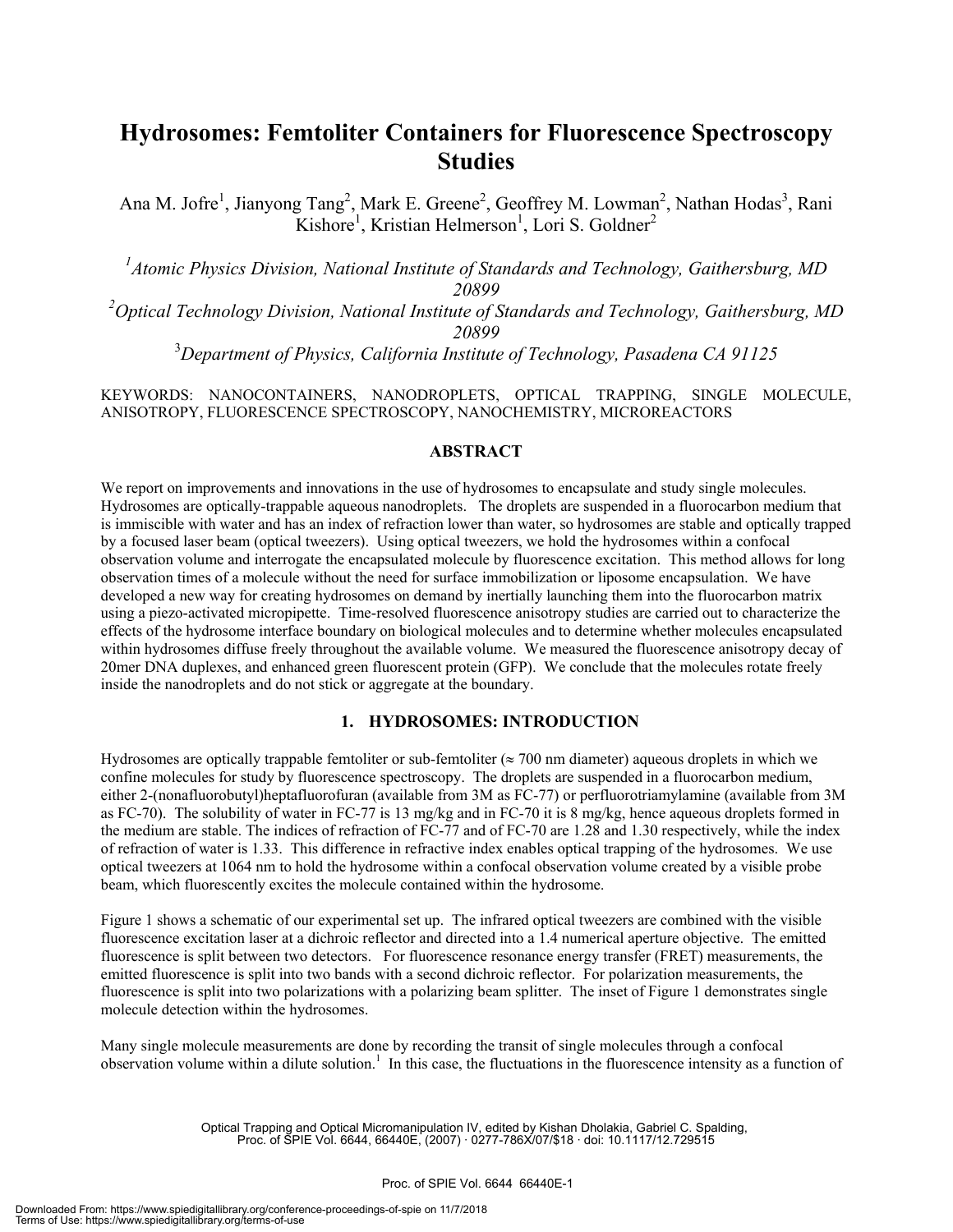time from molecules crossing the observation volume is analyzed using autocorrelation, giving information about the dynamics of the molecules on timescales shorter than the diffusion time across the observation volume (typically on the order of a millisecond).<sup>2</sup> To capture slower conformational changes it is necessary to observe a molecule for longer periods of time. To this end, many single molecule experiments are done by immobilizing the molecule under study by binding<sup>3,4,5</sup> or adsorption<sup>6,7,8,9</sup> onto a surface or in a gel.<sup>10,11</sup> Another immobilization technique involves liposome encapsulation.<sup>12,13,14</sup>

The use of hydrosomes for single molecule spectroscopy has several advantages over surface attachment or liposome encapsulation for isolating and confining single molecules. Compared to surface attachment, sample preparation is considerably easier since no surface preparation or chemical tethering is necessary. Hydrosomes are also a more reproducible environment than are surfaces, avoiding the entropic and energetic interactions from the surface. Compared to liposome encapsulation, hydrosomes again provide much simpler sample preparation since no purification is necessary: all the analyte ends up in the hydrosome and none or negligibly little in the hydrophobic matrix. Finally, the use of hydrosomes facilitates mixing and the study of transiently interacting molecular complexes on an individual basis since hydrosomes fuse spontaneously. Liposome fusion requires membrane disturbance and risks losing contents to the aqueous matrix.

The use of hydrosomes for single molecule studies was first demonstrated by Reiner *et al*. *<sup>15</sup>* They produced the hydrosomes, suspended in FC-77, using ultrasonic agitation. To facilitate droplet formation, trace quantities, 0.1% (v/v), of the surfactant Triton X-100 was added to the aqueous buffer. In their work, Reiner *et al* showed that approximately 50% of red fluorescent protein survived ultrasonication. We have found similar results with green fluorescent protein (GFP). However, we found that GFP does not survive ultrasonication without the use of a surfactant. The presence of surfactant either helps maintain the integrity of the protein or prevents it from partitioning out of the aqueous phase. We recently developed an alternative method for creating hydrosomes on demand that is useful in studies of single molecular complexes and that is less destructive to the hydrosome contents than ultrasonication.



**Figure 1**: (right) Schematic diagram of the experimental apparatus used to trap and probe hydrosomes. An infrared laser at 1064 nm (IPG photonics YLD-5-1064) is used to optically trap the hydrosome. A visible laser is used to probe the molecules encapsulated within the hydrosomes. Fluorescence emission is detected by avalanche photodiode detectors (APDs). (left, inset) A fluorescence emission trace from a single Sulforhodamine B (SRB) molecule encapsulated within a hydrosome. A 532 nm visible laser (CrystaLaser GCL-532-L) was used to excite the SRB molecule (Sigma-Aldrich). The APD used to collect the photon counts shown above was a Perkin Elmer SPCM-AQR-14.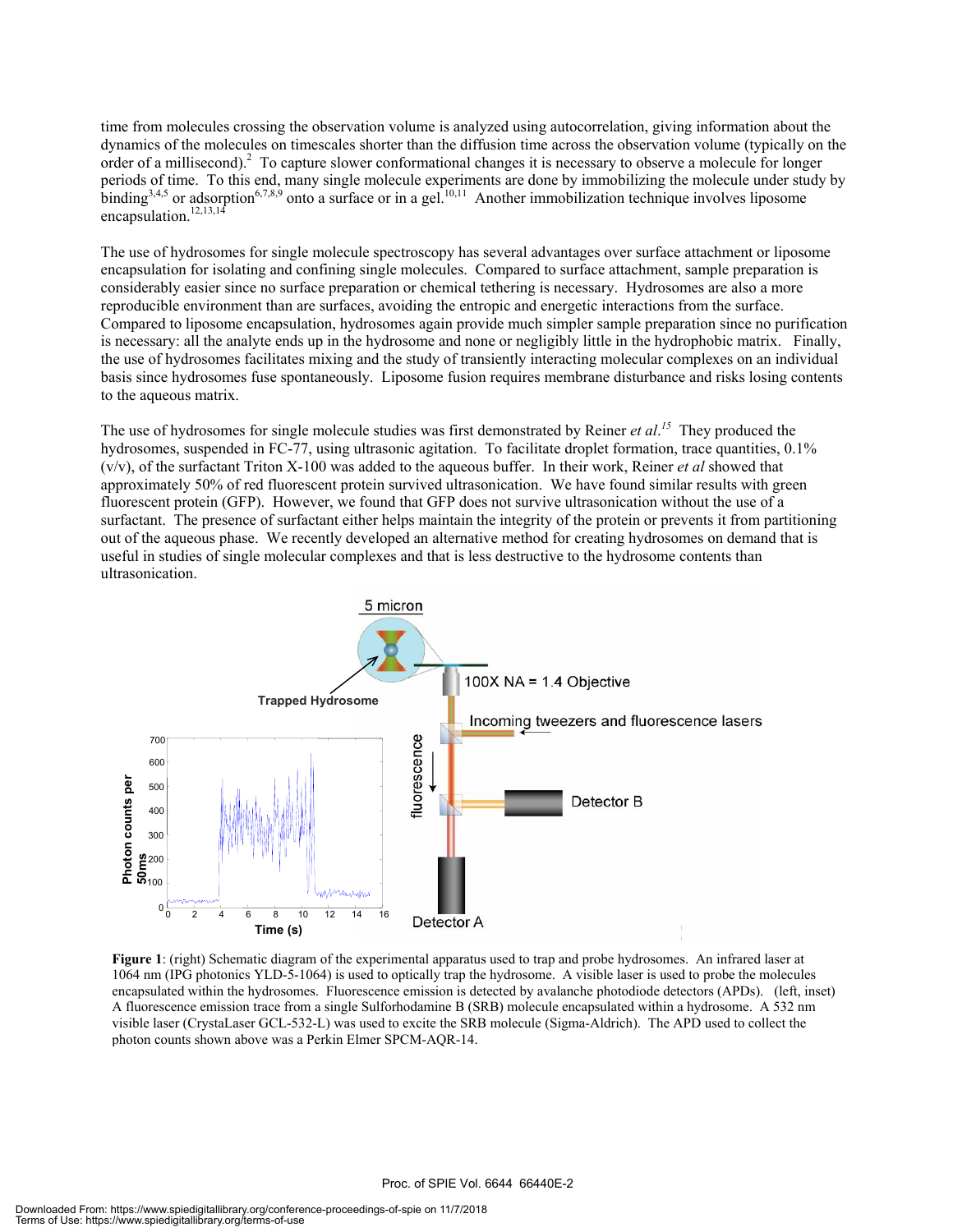#### **2. DIRECT DELIVERY OF HYDROSOMES ON DEMAND**

We have developed a technique for delivering hydrosomes one at a time on demand. The hydrosome injector is shown in Figure 2. It consists of a piezoelectric tube (EBL Products Inc. type EBL 2), a micropipette tip with hydrophobic coating, and backing pressure control from a precise pump (FemtoJet 5247, Eppendorf North America Inc.). The body of the injector is MACOR mounted onto an aluminum arm that is fixed on a three-axis translation stage. MACOR is also used to hold the tip and insulate it from the piezo. The entire assembly is mounted on or adjacent to the microscope and the micropipette tip is immersed into fluorocarbon and manipulated into the focal plane of the microscope. The piezo tube is wired to the output of a voltage amplifier (200 V max output), and a function generator synthesizes the sawtooth that drives the amplifier. A fast change of driving voltage leads to the quick retraction of the hydrophobic tip, and single small droplet is injected into the fluorocarbon. We are aware of two other devices that function in a fashion similar to this one. $16,17$ 

FC-70, which is nearly 20 times more viscous than FC-77, was used for forming and trapping injected hydrosomes. The high viscosity of FC-70 (0.024 Pa•s)) is necessary to facilitate droplet formation, and it also imparts a strong drag force on the ejected hydrosomes to slow them down for capture by the optical trap. We added  $0.1\%$  (v/v) of Triton x-100 to our aqueous buffer to further facilitate droplet formation.

In this application, a backing pressure of about 300 hPa created a meniscus at the tip. One cycle of a 200 V sawtooth applied to the piezoelectric tube then ejected a droplet from the tip into the matrix. The ejection force depends on the speed the tip can be retracted, which is limited by the bandwidth of the amplifier (1 MHz) and the mechanical resonances of the device. The droplets were then immobilized in a nearby optical trap.

The radius of a hydrosome was determined by injecting individual hydrosomes filled with dye at a known high concentration into a larger droplet that initially contained a very low known concentration of dye and whose size was easily measured (typically near 60 micron diameter). The small hydrosomes fuse immediately with the larger droplet and perturbed its volume by much less than one part in about 10,000, so to a good approximation the large droplet volume can be taken to be constant during the measurement. The fluorescence intensity from a point inside the large droplet (defined by the point spread function of the confocal system) is measured at fixed excitation power as a function of fused droplet number. By knowing initial dye concentrations and large droplet volume, we can infer the volume of the hydrosome from the slope of the intensity versus droplets fused curve. The deviations from a straight line put an upper limit on the spread in the droplet size. For one typical micropipette we find hydrosomes with diameter 736 nm  $\pm$ 31 nm or volume 212 aL  $\pm$  27 aL. These measurements and others for determining droplet size will be discussed in more detail in an upcoming publication.

Figure 2 shows both a schematic diagram of the device, and a picture of the micropipette ejecting droplets into flowing FC-70. The figure also shows that we are able to detect single molecules in hydrosomes formed with the injector technique.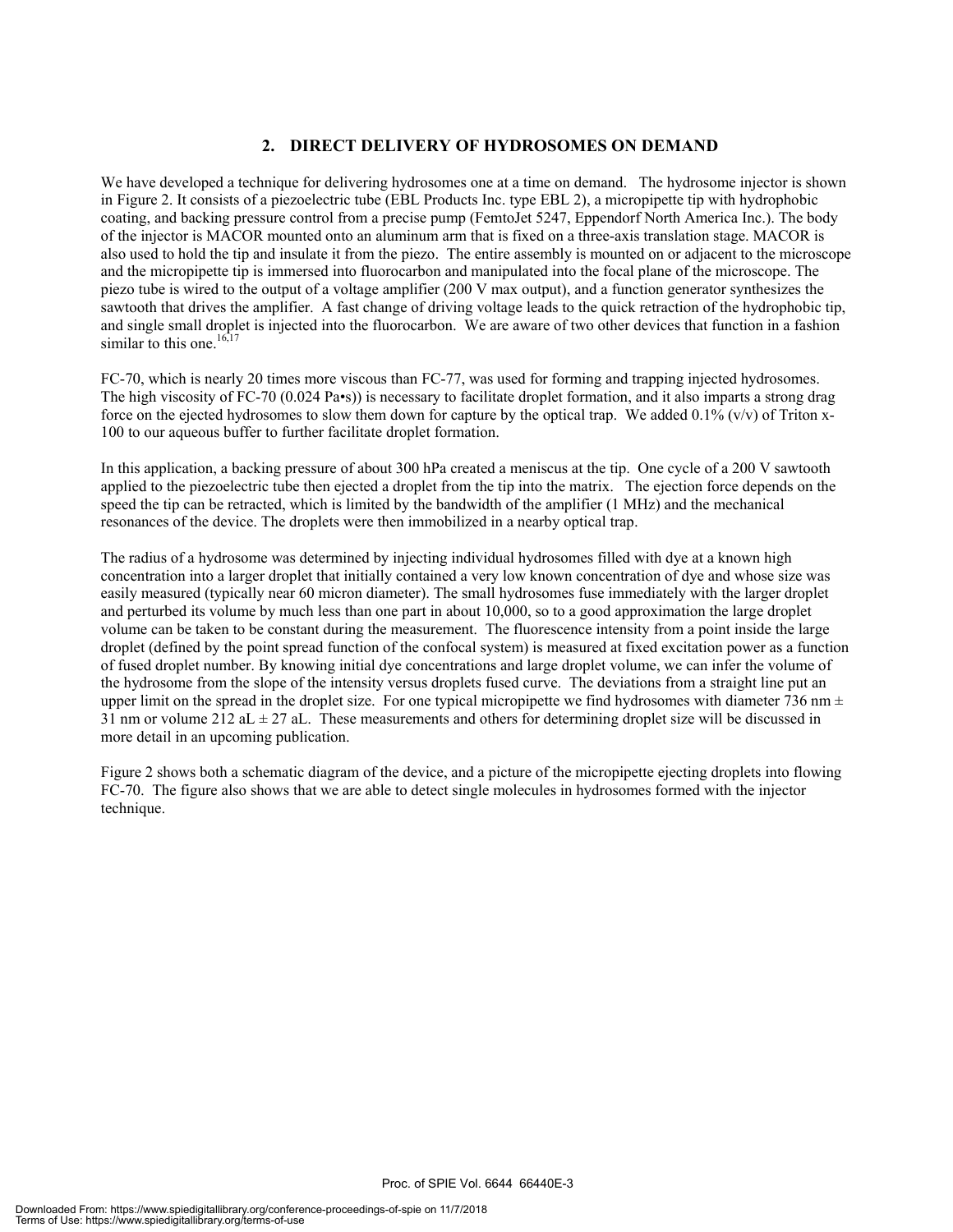

**Figure 2**: (Top left) A schematic diagram of our hydrosome injector. A micropipette tip is mounted onto a piezoelectric tube, and a backing pressure of about 300 hPa is applied, forming a meniscus at the end of the tip. A sawtooth voltage applied to the piezo ejects a droplet from the micropipette. (Top right) A demonstration of the piezo-activated micropipette ejecting hydrosomes into an FC-70 medium, one per sawtooth cycle. The outer diameter of the micropipette tip is approximately one micron. (Bottom row) Single molecule bleaching events of (a, b) EGFP and (c, d) Sulforhodamine B (SRB) isolated in hydrosomes that were formed using the hydrosome injector. Arrows indicate when the excitation laser is switched on. Counts were collected in 10 ms bins. A 532 nm laser was used to excite the SRB. A 488 nm laser was used to excite the EGFP.

#### **3. ROTATIONAL DYNAMICS INSIDE HYDROSOMES**

To probe the dynamics or conformational changes of individual molecules confined inside a hydrosome, and to use hydrosomes as reaction vessels, it is crucial to ensure that the molecules are freely diffusing and not aggregating at or sticking to the water-oil interface. We therefore measured the rotational motion of two biomolecules, a protein and a nucleic acid, inside hydrosomes using time-resolved fluorescence anisotropy (anisotropy decay) measurements. For comparison, we also made time-resolved fluorescence anisotropy measurements of the molecules in free solution.

We measured the anisotropy decay of enhanced green fluorescent protein (EGFP, from BioVision) suspended in phosphate buffered saline and of 20mer DNA duplexes tagged with Alexa 488 (from IDT) suspended in Tris buffer. The Alexa 488 fluorophore was attached via an NHS-Ester modification onto a 6-Carbon tether amino modification at the 5' end of one of the 20mer DNA oligos. All of the anisotropy measurements were done at 3 µmol/L concentration. We excited the molecules with a linearly polarized mode-locked Ti:sapphire laser, with a repetition rate of 76 MHz, frequency-doubled to 459 nm (Coherent, model Mira 900). A polarizing beamsplitter separated the parallel and perpendicular components of the fluorescence emission which were focused onto a pair of avalanche photodiodes with a full-width half-max (FWHM) response of less than 40 ps (Micro Photon Devices, Bolzano, Italy, model PDM 50ct). The parallel and perpendicular intensity histograms were collected using time-correlated single photon counting (TCSPC) electronics with 3 ps A/D resolution (Becker & Hickl, Berlin, Germany, model SPC-830).

The measured photon counts *I||* and *I*<sup>⊥</sup> collected on each of the two detectors is the fluorescence decay convolved with the instrument response functions (IRF) in each channel such that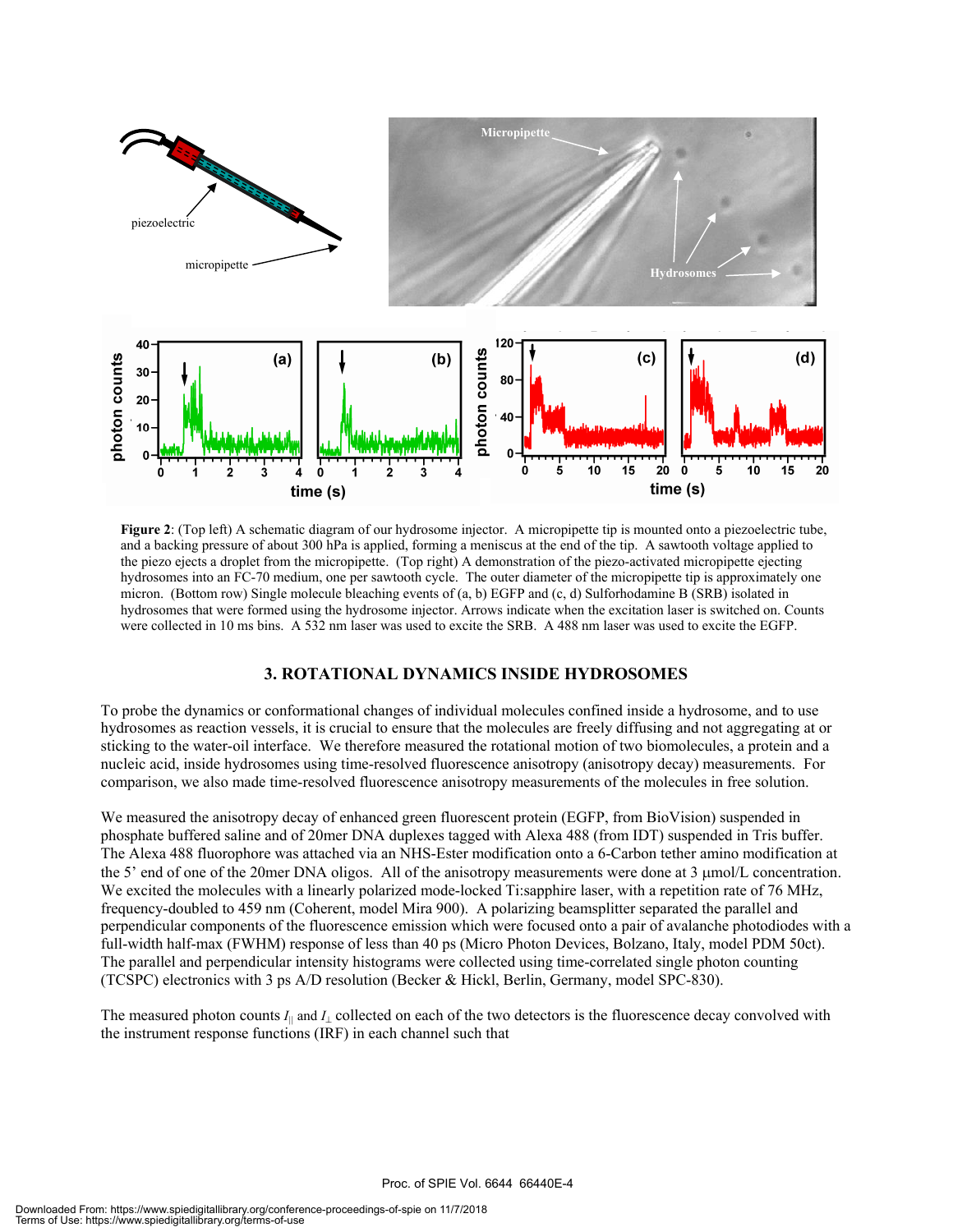$$
I_{\parallel} = IRF_{\parallel} * i_{\parallel}
$$
  
\n
$$
I_{\perp} = IRF_{\perp} * i_{\perp}
$$
\n(1)

where  $i_{\parallel}$  is emitted light with polarization parallel to the excitation light and  $i_{\perp}$  is emitted light with polarization perpendicular to the excitation light and *IRF||* and *IRF*⊥ are the respective IRFs for each channel. The IRFs were measured using the water Raman line. The fluorescence decay of a freely rotating molecule has the generic form.<sup>18,19</sup>

$$
i_{\parallel} = A_{\parallel} \exp(-t/\tau)[1 + 2\alpha \exp(-t/\theta)]
$$
  
\n
$$
i_{\perp} = A_{\perp} \exp(-t/\tau)[1 - \alpha \exp(-t/\theta)]
$$
\n(2)

where  $A_{\parallel}$  and  $A_{\perp}$  are overall amplitude terms,  $\alpha$  is the fundamental anisotropy,  $\tau$  is the fluorescence lifetime, and  $\theta$  is the rotational correlation time.

#### **3.1. Rotational dynamics of EGFP encapsulated in hydrosomes**

In our preliminary analysis of EGFP, we found that the fluorescence decay fit best with two lifetime decay components, and one rotational decay component. The presence of two lifetime decay components is consistent previous studies of GFP fluorescence decay.<sup>20,21</sup> The fluorescence decay of EGFP was fit, with a global fitting routine, to

$$
I_{\parallel} = IRF * \{A_{\parallel}(\exp(-t/\tau_1) + a \exp(-t/\tau_2))[1 + 2\alpha \exp(-t/\theta)]\}
$$
  
\n
$$
I_{\perp} = IRF * \{A_{\perp}(\exp(-t/\tau_1) + a \exp(-t/\tau_2))[1 - \alpha \exp(-t/\theta)]\}
$$
\n(3)

Figure 3 shows typical fluorescence polarization decay curves for EGFP in hydrosomes and in free solution. We made 31 fluorescence polarization decay measurements of EGFP encapsulated in hydrosomes at a concentration of 3  $\mu$ mol/L and 10 measurements of EGFP in free solution at the same concentration. Each of these measurements was fit to equation (3), from which we extracted a rotational correlation time. The rotational correlation times we state here are an unweighted average of the fit results from each measurement, and the stated uncertainty is the standard deviation of these results. We note that the error on the rotational time for each fit is typically larger than the standard deviation of the fit results. Preliminary analysis using this technique indicates that the mean rotational time of all of the measurements of hydrosome encapsulated EGFP was  $19 \text{ ns} \pm 10 \text{ ns}$ . For EGFP in free solution, the mean rotational time was  $16 \text{ ns} \pm 2 \text{ ns}$ . These results are consistent with previous reports for EGFP and wild-type GFP where the rotational times were found to be approximately 15 ns to 20 ns in bulk water.<sup>20,22</sup>

#### **3.2. Rotational dynamics of 20mer DNA duplex encapsulated in hydrosomes**

Preliminary analysis indicates that the 20mer DNA duplex labeled with Alexa 488 is best fit to a function having one lifetime decay component and two rotational decay components. There are two possible explanations for the second rotational time: the tethered dye may have some degree of rotational freedom<sup>23</sup> or it is possible we are measuring more than one rotational time for the DNA, since it is better approximated by rigid rod than a sphere $24$ . The fluorescence decay of the labeled DNA was fit to

$$
I_{\parallel} = IRF * \{A_{\parallel} \exp(-t/\tau)[1 + 2(\alpha_1 \exp(-t/\theta_1) + \alpha_2 \exp(-t/\theta_2))]\}
$$
  
\n
$$
I_{\perp} = IRF * \{A_{\perp}(\exp(-t/\tau)[1 - ((\alpha_1 \exp(-t/\theta_1) + \alpha_2 \exp(-t/\theta_2)))]\})
$$
\n(4)

Typical fluorescence polarization decay curves for DNA in hydrosomes and in free solution are shown in Figure 4. We made 10 fluorescence decay measurements of DNA encapsulated in hydrosomes at a concentration of 3 µmol/L, and 2 measurements of DNA in free solution at the same concentration. Preliminary analysis indicates that the mean rotational times,  $\theta_1$  and  $\theta_2$ , of the hydrosome encapsulated DNA are 1.4 ns  $\pm$  0.2 ns, and 0.24 ns  $\pm$  0.03 ns. The mean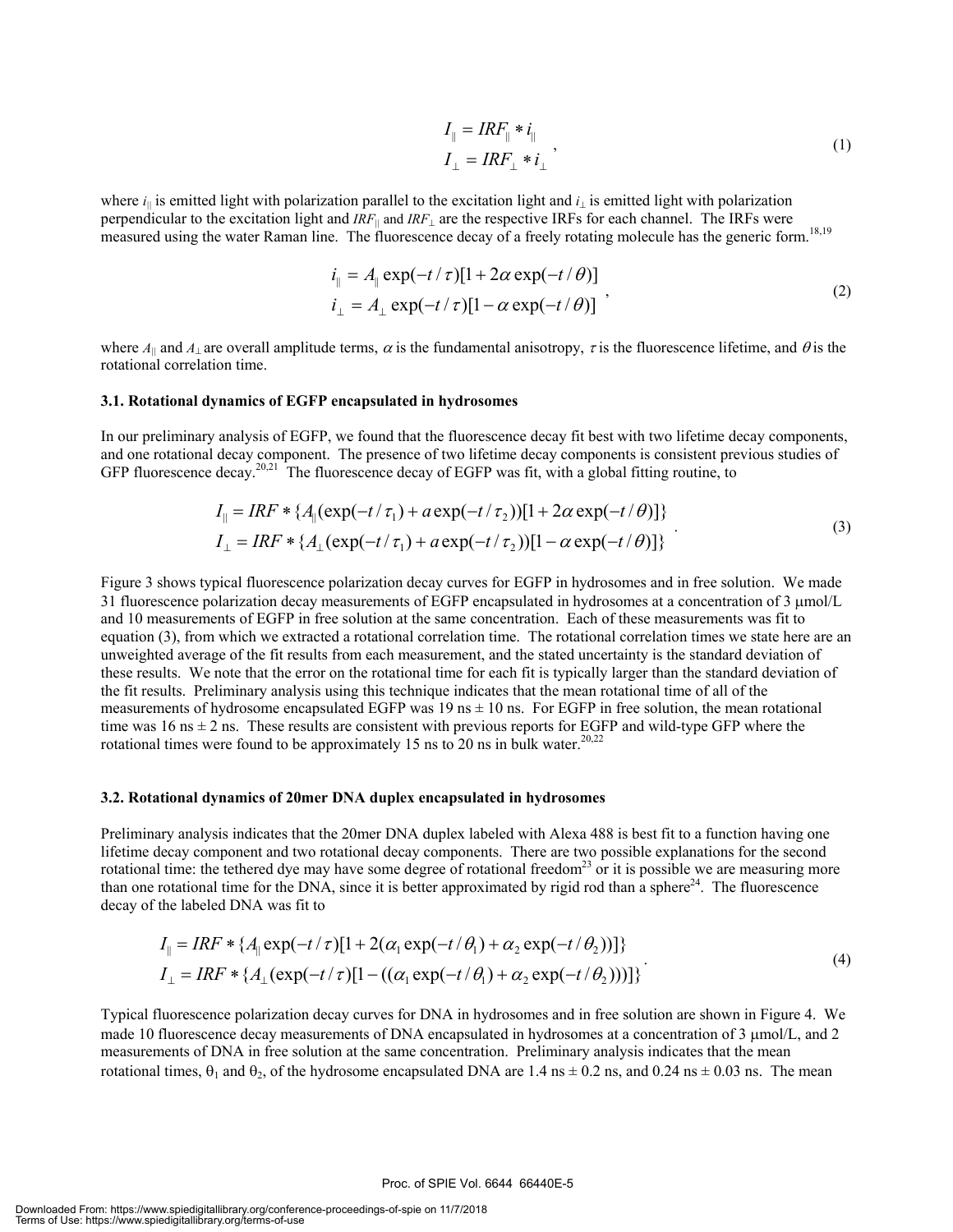rotational times of the free DNA are  $2.50 \text{ ns} \pm 0.04 \text{ ns}$ , and  $0.270 \pm 0.001 \text{ ns}$ . As explained in the previous section, the stated mean values are an unweighted average of the fit results from each measurement, and the uncertainties are the standard deviation spread of these results. We note that preliminary analysis indicates the rotational times in the hydrosomes are faster than in free solution, a result we do not yet understand.

#### **3.3. Conclusions from anisotropy measurements**

If the molecules were sticking or aggregating at the boundary interface, we would observe a much longer rotational correlation time when the molecules are encapsulated in the hydrosome compared to bulk solution. That is clearly not the case for both EGFP and DNA. From measurement of EGFP, since the rotational times inside the hydrosome and in bulk solution are equal within error, we conclude that the protein rotates freely in hydrosomes. For DNA, the rotational dynamics are clearly different inside and outside the hydrosome, but there is still no obvious sticking or aggregation at the boundary as the molecules appear to rotate faster than in bulk.

#### **4. USING HYDROSOMES FOR NANOCHEMISTRY**

The most exciting advantage of using hydrosomes over other femtoliter containers such as liposomes is that hydrosomes spontaneously fuse when they are brought into contact, as shown in Figure 5. Figure 5 also shows a demonstration of contents within hydrosomes mixing upon fusion. The hydrosomes in this particular experiment were produced by the ultrasonication method. In the figure, one of the hydrosomes contains 1 µmol/L of single-stranded DNA (ssDNA) labeled with a Cy3 fluorophore (the FRET donor) and the other hydrosome contains 1 µmol/L of the complementary strand labeled with a Cy5 fluorophore (the FRET acceptor). The DNA used in this experiment was purchased from IDT. The visible probe laser we use to excite the Cy3 fluorophore is at 532 nm (CrystalLaser GLC-532-L). The hydrosome containing ssDNA labeled with Cy5, which is only very weakly excited by our probe laser, is held in the trap, while the hydrosome containing ssDNA labeled with Cy3 is brought into contact with the first hydrosome via a second optical trap. As the Cy3 labeled ssDNA enters the observation volume, it is excited by the probe laser, and the signal in the donor channel starts to increase. As the ssDNA hybridizes and becomes a duplex, a FRET signal is observed. FRET will occur only as the DNA hybridizes, when the two fluorophores are sufficiently close that the donor transfers its energy to the acceptor. The sharp rise in acceptor signal is accompanied by a sharp drop in donor signal, which is the signature of FRET. We have hence shown that a simple reaction, such as DNA hybridization, can be induced by hydrosome mixing.

Mixing hydrosomes permits the study of single transiently interacting molecular complexes. One can observe a reaction between two individual molecules by bringing together two hydrosomes each containing a distinct species. We can also use hydrosome fusion to quickly change the buffer environment for a molecule under study. The ability to fuse one hydrosome to another permits direct observation of transient non-equilibrium states and reaction pathways.

#### **5. CONCLUSIONS**

We have shown that we can produce subfemtoliter droplets, hydrosomes, on demand, and that molecules encapsulated within hydrosomes are not aggregating or sticking at the hydrophobic boundary. Hydrosomes are used to encapsulate molecules for single molecule or other fluorescence spectroscopy studies and offer a promising method for undertaking nanochemistry experiments.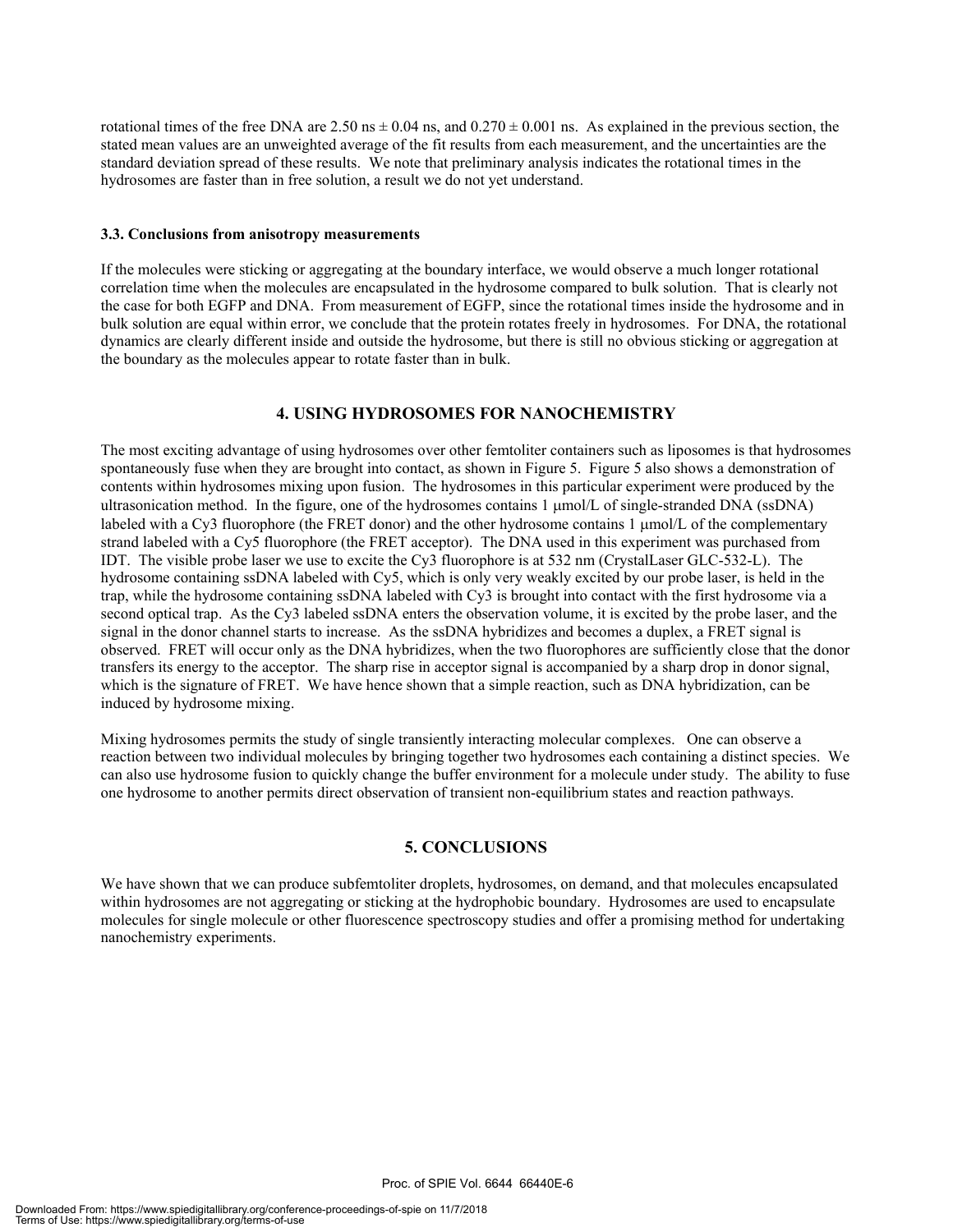

**Figure 3**: (Top) Fluorescence polarization decay of 3µmol/L EGFP in bulk solution. (Bottom) Fluorescence polarization decay of 3µmol/L EGFP encapsulated in a hydrosome. The solid lines are the fit, and the points are the data. For visual clarity, the plots show only one out of every ten data points. The corresponding residuals are shown below each fit. In the residuals, the points correspond to the parallel fit, and the solid line corresponds to the perpendicular fit.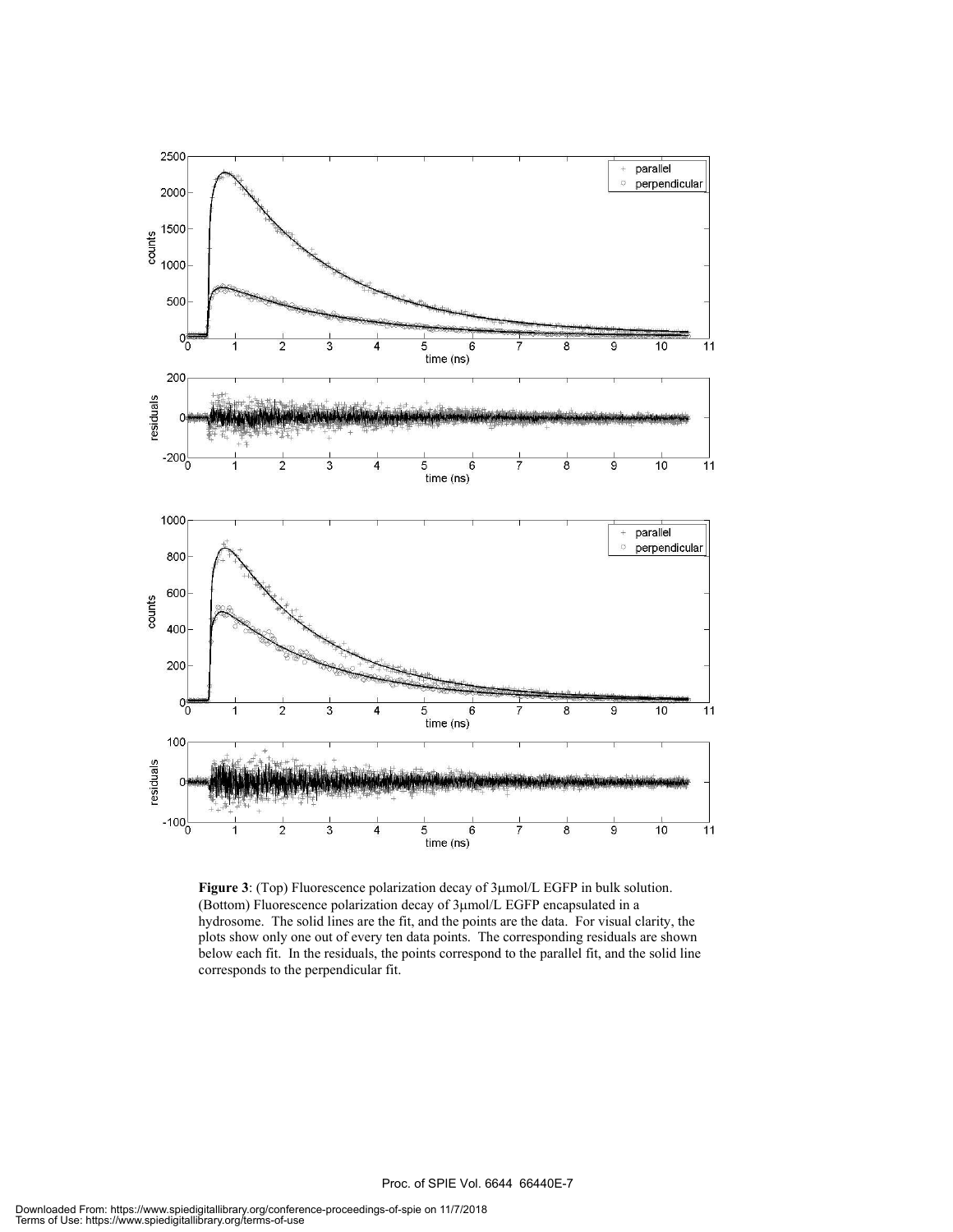

**Figure 4**: (Top) Fluorescence polarization decay of 3 µmol/L 20mer DNA duplex in bulk solution. (Bottom) Fluorescence polarization decay of 3 µmol/L 20mer DNA duplex encapsulated in a hydrosome. The DNA was labeled with the Alexa 488 fluorophore. The solid lines are the fit, and the points are the data. For visual clarity, the plots show only one out of every ten data points. The corresponding residuals are shown below each fit. In the residuals, the points correspond to the parallel fit, and the solid line corresponds to the perpendicular fit.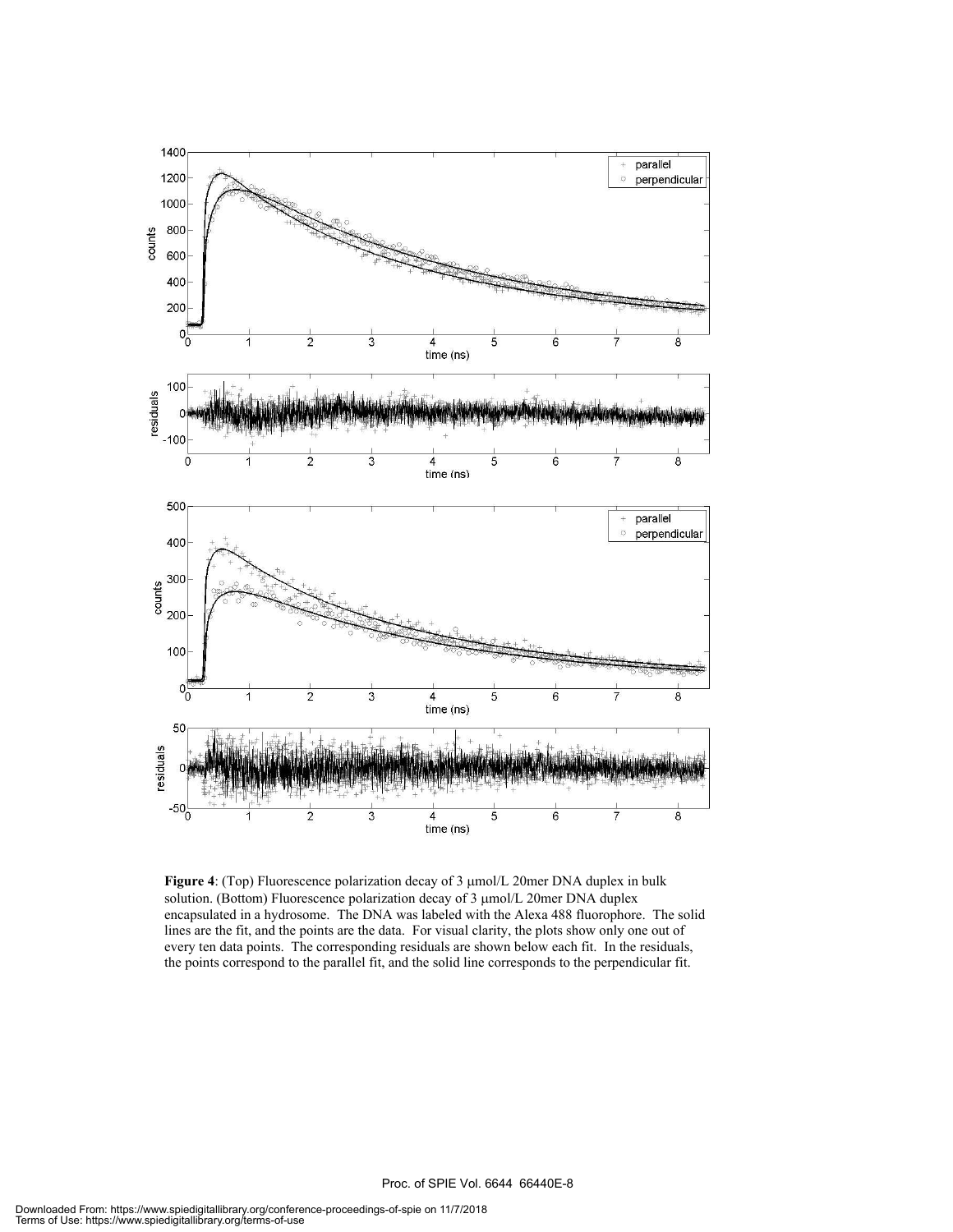

**Figure 5**: (Top) Two hydrosomes are brought into contact by means of manipulation with optical tweezers. The optical traps are made using an infrared laser at 1064 nm (IPG photonics YLD-5- 1064). This figure demonstrates that two hydrosomes fuse when they are brought into contact with one another. (Bottom) Here we demonstrate DNA hybridization that occurs when two hydrosomes are fused. One hydrosome contains 1 µmol/L of ssDNA labeled with a Cy5 fluorophore (the acceptor), and the other hydrosome contains 1  $\mu$ mol/L of the complementary ssDNA labeled with a Cy3 fluorophore (the donor). We use a 532 nm laser (CrystaLaser GLC-532-L) to probe the molecules. The hydrosome containing the acceptor is held in the observation volume while the hydrosome containing the donor is brought into contact. As the donor molecules enter the observation volume, they are excited by the probe laser, and the signal in the donor channel begins to increase. The acceptor signal also increases just before fusion due a slight spectral overlap of donor and acceptor emission wavelengths. The subsequent sharp rise in acceptor signal, accompanied by a sharp drop in donor signal, is the signature of FRET. In this system, FRET will occur only when the DNA hybridizes, when the two fluorophores are sufficiently close that the donor transfers its energy to the acceptor.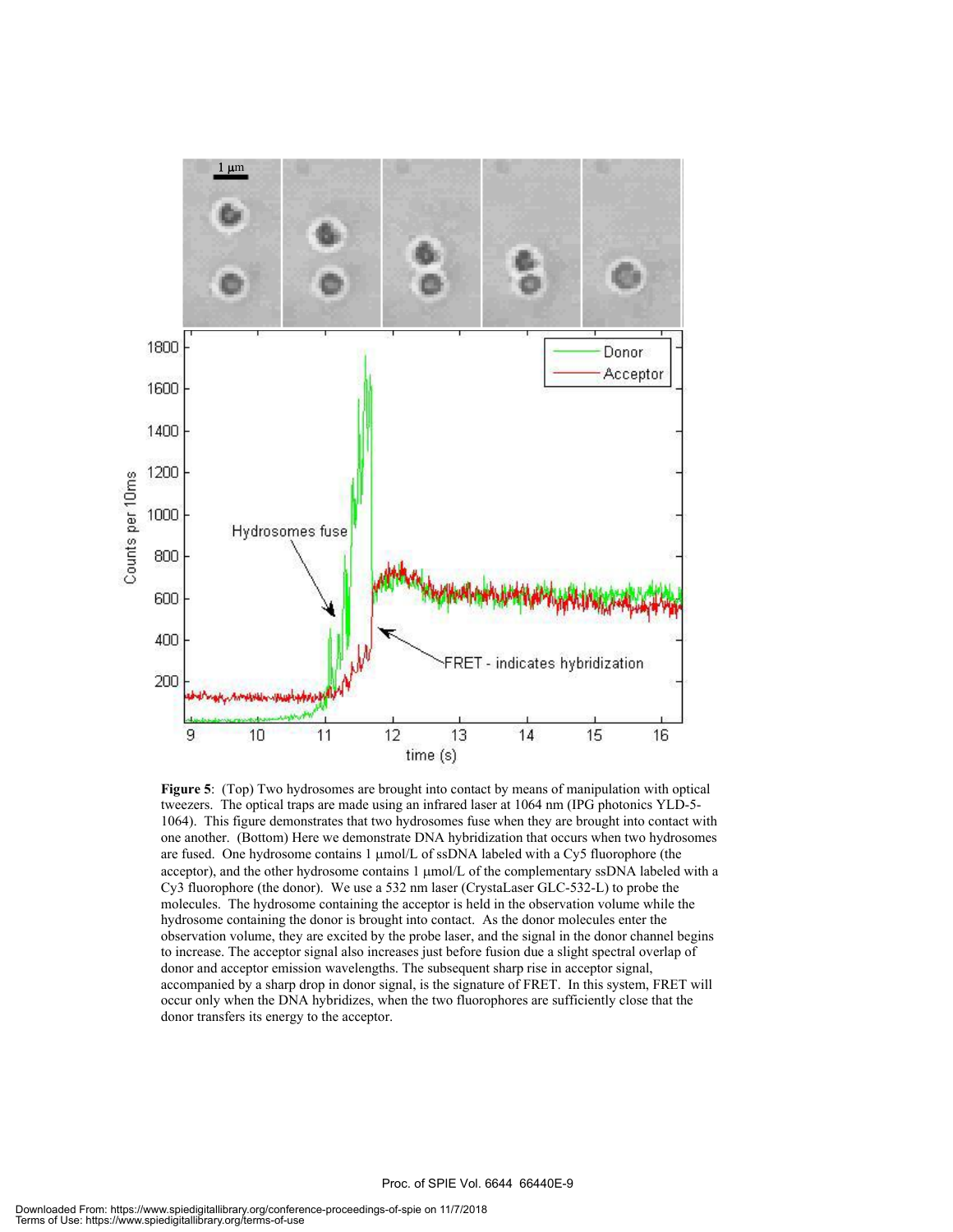#### **ACKNOWLEDGMENTS**

We acknowledge funding from the Office of Naval Research (ONR), the National Research Council (NRC), and the NIST Physics Laboratory. The FC-70 used in this work was a generous gift from 3M. We thank Joseph Reiner, Kimberly Briggman, John Denker, and Jeeseong Hwang for helpful discussions. We also thank Joseph Reiner for the schematic diagram of the apparatus shown in Figure 1. Certain commercial equipment, instruments, or materials are identified in this paper to foster understanding. Such identification does not imply recommendation or endorsement by the National Institute of Standards and Technology, nor does it imply that the materials or equipment identified are necessarily the best available for the purpose.

 $3$  Ha, T.; Zhuang, X.; Kim, H. D.; Orr, J.W.; Williamson, J.R.; and Chu, S. "Ligand-induced conformational changes observed in single RNA molecules." *Proc. Natl. Acad. Sci. U.S.A*. **96**, 9077 (1999).

4 Wennmalm, S.; Edman, L.; R. Rigler, R. "Conformational fluctuations in single DNA molecules." *Proc. Natl. Acad. Sci. U.S.A.* **94**, 10641 (1997).

<sup>5</sup> Noji, H.; Yasuda, R.; Yoshida, M.; and Kinosita, K. "Direct observation of the rotation of F<sub>1</sub>-ATPase." *Nature* (London) **386**, 299 (1997).

 $6$  Jia, Y.; Talaga, D. S.; Lau, W. L.; Lu, H. S. M.; DeGrado, W. F.; and Hochstrasser, R. M. "Folding dynamics of single GCN-4 peptides by fluorescence resonant energy transfer confocal microscopy." *Chem. Phys.* **247**, 69 (1999).

<sup>7</sup> Talaga, D. S.; Lau, W. L.; Roder, H.; Tang, J. Y.; Jia, Y.; DeGrado, W. F.; and Hochstrasser, R. M. "Dynamics and folding of single two-stranded coiled-coil peptides studied by fluorescent energy transfer confocal microscopy." *Proc. Natl. Acad. Sci. U.S.A.* **97**, 13021 (2000).

 $8$  Bopp, M. A.; Jia, Y. W.; Li, L. Q.; Cogdell, R. J.; and Hochstrasser, R. M. "Fluorescence and photobleaching dynamics of single light-harvesting complexes." *Proc. Natl. Acad. Sci. U.S.A.* **94**, 10630 (1997).

 $9$  Wazawa, T.; Ishii, Y.; Funatsu, T.; and Yanagida, T. "Spectral Fluctuation of a Single Fluorophore Conjugated to a Protein Molecule." *Biophys. J.* **78**, 1561 (2000).

 $^{10}$  Dickson, R. M.; Cubitt, A. B.; Tsien, R. Y.; and Moerner, W. E. "On/off blinking and switching behaviour of single molecules of green fluorescent protein." *Nature* (London) **388**, 355 (1997).

11 Lu, H. P.; Xu, L. Y.; and Xie, X. S. "Single-Molecule Enzymatic Dynamics." *Science* **282**, 1877 (1998)

l

<sup>&</sup>lt;sup>1</sup> Weiss, S. "Measuring conformational dynamics of biomolecules by single molecule fluorescence spectroscopy." Nat. *Struct. Biol.* **7**, 724 (2000).

<sup>2</sup> Eigen, M.; Rigler, R. "Sorting Single Molecules: Application to Diagnostics and Evolutionary Biotechnology." *Proc. Nat. Acad. Sci. U.S.A.* **91,** 5740 (1994)